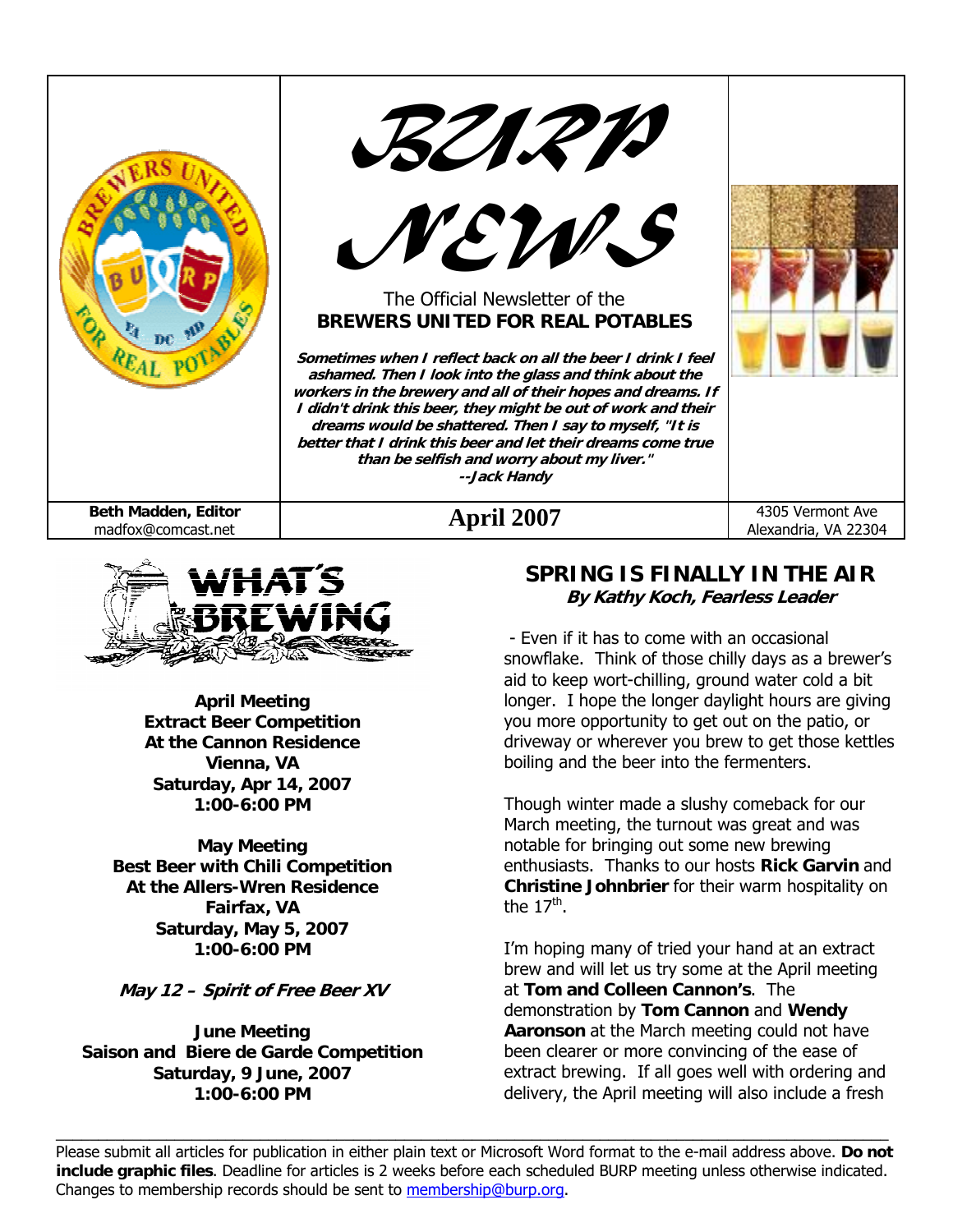hop buy so you can stock up your freezers and schedule your brewing for the next few months. Planning continues for a busy month in May. First, on the  $5<sup>th</sup>$ , the annual chili cook-off takes place at the monthly meeting. Verdi, meatless, wicked hot, beans or not, it should be another fun gathering. **Winnie Huskey** and **Mike Neith** have volunteered to be our Chili Commissioners again; ready to deal with the predictably fierce competition. The May  $5<sup>th</sup>$  meeting is also the key drop off event for your entries for the **Spirit of Free Beer,** our other big May activity. **Joe Gherlone** and his team have plans for the premier BURP event well in hand. He, **Robert Stevens, Allison Skeel** and I had a productive meeting with new staff at the "under new ownership" Old Dominion Brewery to make sure all of the details for the big event on May 12 are in line. The folks at Old Dominion were very helpful and we are looking forward to a great competition.

This newsletter has lots of other things to be looking for at the April and May meetings. We need you there to make the ideas work. One thing we are still working on is a BURP logo polo shirt. We have a quality source to do the embroidery at a reasonable price. We need input from all of you on your interests overall including a color preference(sa) at the April meeting. What is your color preference? Would you order a shirt if we can keep the cost below \$20? We would need an order of several dozen to get to that price point.

I look forward to seeing everyone at the April meeting and building our enthusiasm for the busy month of May.

#### **Mistresses of Malt**

Jamie Langlie and Jeanie Osburn, Co-ministers of Culture

The purpose of BURP monthly competitions is to further the art and science of homebrewing by providing thoughtful feedback to Club brewers and by developing a cadre of well-qualified, educated judges.

#### **MARCH COMPETITION RESULTS**

Congratulations to the winners of our March Dan McCoubrey Stout (Category #13) competition! **<sup>1</sup>st Place** – **Mel Thompson and Ty Ming for a 13D Foreign Extra Stout [no name]** 

**<sup>2</sup>nd Place** – **Mike Horkan for his 13E American Stout [No Messy Tie Stout]** 

#### **<sup>3</sup>rd Place** – **Mel Thompson for his 13A Dry Stout [no name]**

Thanks to **Rick Garvin** and **Christine Johnbrier** for hosting the off-line judging and to our intrepid judges, **Rick, Christine, Kathy Koch, Paul Langlie, Matt Pyle, and Herb Rose**. For their service to the Club, these folks received 2 raffle tickets, and their names will be entered in a special appreciation drawing for judges and stewards to be held at the December meeting.

### **APRIL EXTRACT BEER COMPETITION**

The April competition for **Extract Beers (All Categories, Excluding Meads and Ciders)** is designed to encourage broad member participation. Most of us started our homebrewing journeys with extract beers and gradually grew into all-grain brews, with ever more sophisticated equipment and techniques. Here's an opportunity for experienced brewers to go back to their roots, and for our newer/novice extract brewers to shine. Winners will receive BOTY points and ribbons. In addition, the **top entry from this competition will represent BURP for the AHA Club Only Extract Competition to be held in May 2007**. Guidelines are:

**Extract Beers [All Categories, #1 - 23]** -- Per AHA Guidance, extract must make up more than 50% of all fermentables. Adjunct grains for color and flavor can be steeped, but NO MASHING IS ALLOWED. More background on brewing extract beers can be found at:

#### **Home brewing beer at home can be as easy as boiling water!**

http://www.brewyourownbrew.com/beer\_brewing. htm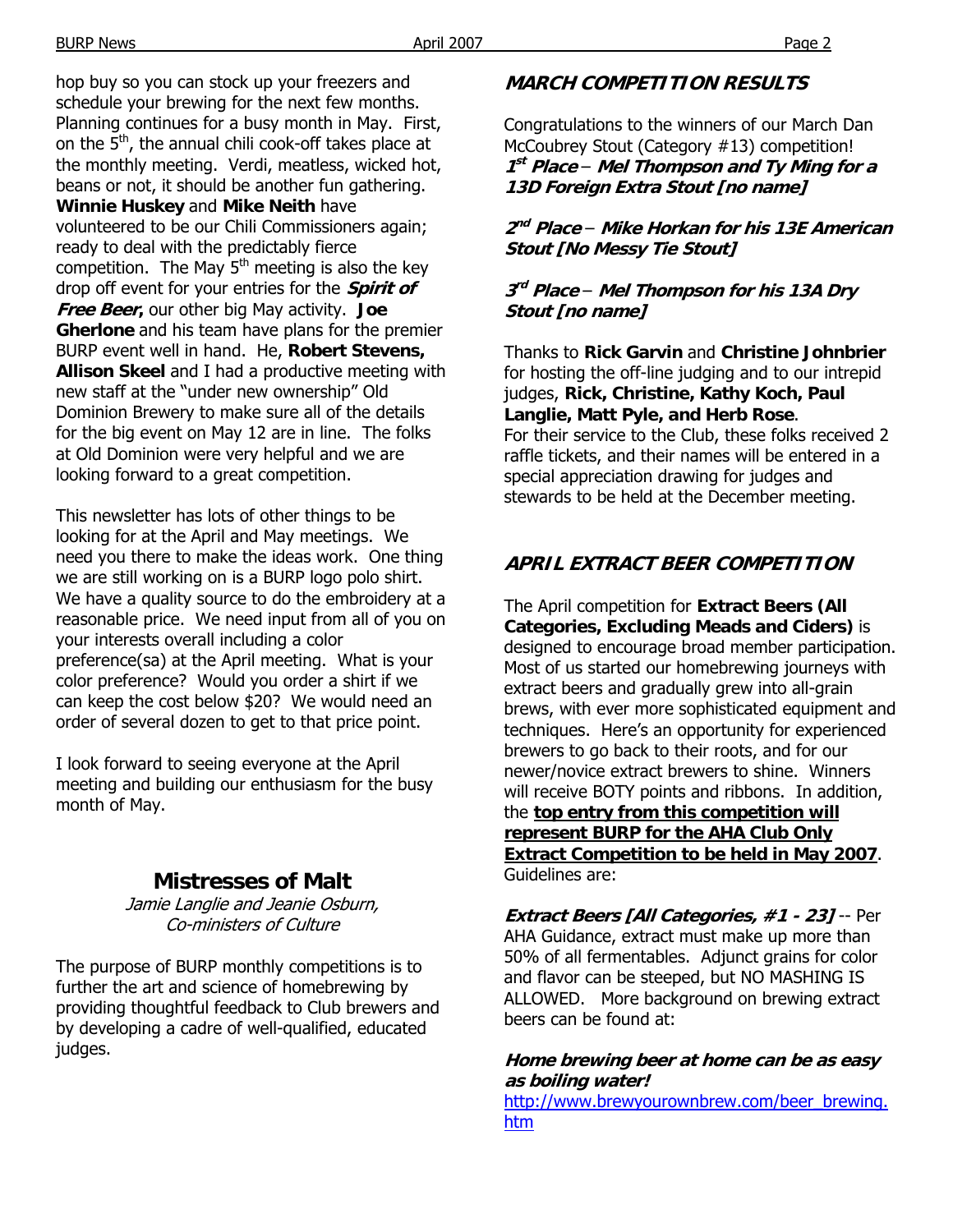**Forum Discussion of Extract Brewing** 

http://www.homebrewtalk.com/forumdisplay.php?f  $= 37$ 

**Different Brewing Methods (including extract brewing)** 

http://www.brewitup.com/brewingmethods@brewit up!.htm

#### **CALLING ALL JUDGES!**

Judges, both experienced and novice, are needed for the April BURP Club competition. This competition for Extract Beers will be held during the meeting at **Tom and Collen Cannon's**. To volunteer, contact **Jamie Langlie** at Jamie@langlie.com or **Jeanie Osburn** at brewbub@verizon.net

#### **CHILI-FRIENDLY BEERS AHEAD**

May will see the return of our annual BURP Chili Cook-off … and with it an opportunity for you to share your favorite chili-friendly brew with a crowd of tingling-tongue tasters. As in the past, beers will be judged by popular vote, overseen by our most competent Chili Commissioners. While this competition does not count towards the Brewer of the Year calculation, lucky winners still will receive lovely ribbons and much acclaim. Beers may be kegged or bottled, but brewers are advised to bring adequate quantities for a crowd.

## **ENLIGHTENMENT CORNER**

By Wendy Aaronson, Co-Minister of Enlightenment

#### **Yeast Propagation Demonstration - April 14 BURP Meeting At 12:30 PM**

During last month's brewing demonstration, there were many questions asked about culturing yeast that is commercially available and is supplied in a package or vial containing media. Rather than talk about what we do to obtain sufficient pitching quantities, **Tom Cannon**, Co-Minister of Enlightenment, volunteered his kitchen so that I could demystify the process and show you yeast propagation techniques. You do not need special

equipment. However, it takes some planning to ensure that the yeast is ready to pitch when you are ready to brew. Most importantly, the key to success is sanitation. We will discuss wort preparation, sanitation, culture vessels, transferring and collecting yeast. If you have had slow starts with the liquid yeast or you think your yeast propagation technique may be the source of some "off" flavors, come to this demo.

#### **Great Fun????? Great Taste!!!!!**  By Woody Lee



20th Great Taste of the Midwest Beer Festival. Photo courtesy of **Woody Lee** 

The 21<sup>st</sup> annual Great Taste of the Midwest beer festival will be held on Saturday, August 11 on the shores of Lake Monona in beautiful Madison, WI. Once again, an intrepid group of BURPers has already made plans to attend, and will enjoy as many of the 400+ beers as is humanly possible during the five hour event.

If you'd like to join the festivities, there are still hotel rooms available at the Concourse Hotel (www.concoursehotel.com). Call the hotel at 800- 356-8293, and ask for group reservations. The rooms are held in the name "BURP" for the nights of August 10 and 11. All rooms are on the "Governors Club" level for a rate of \$164/night for double occupancy, and include some great amenities, including continental breakfast, afternoon snacks, evening desserts, and an open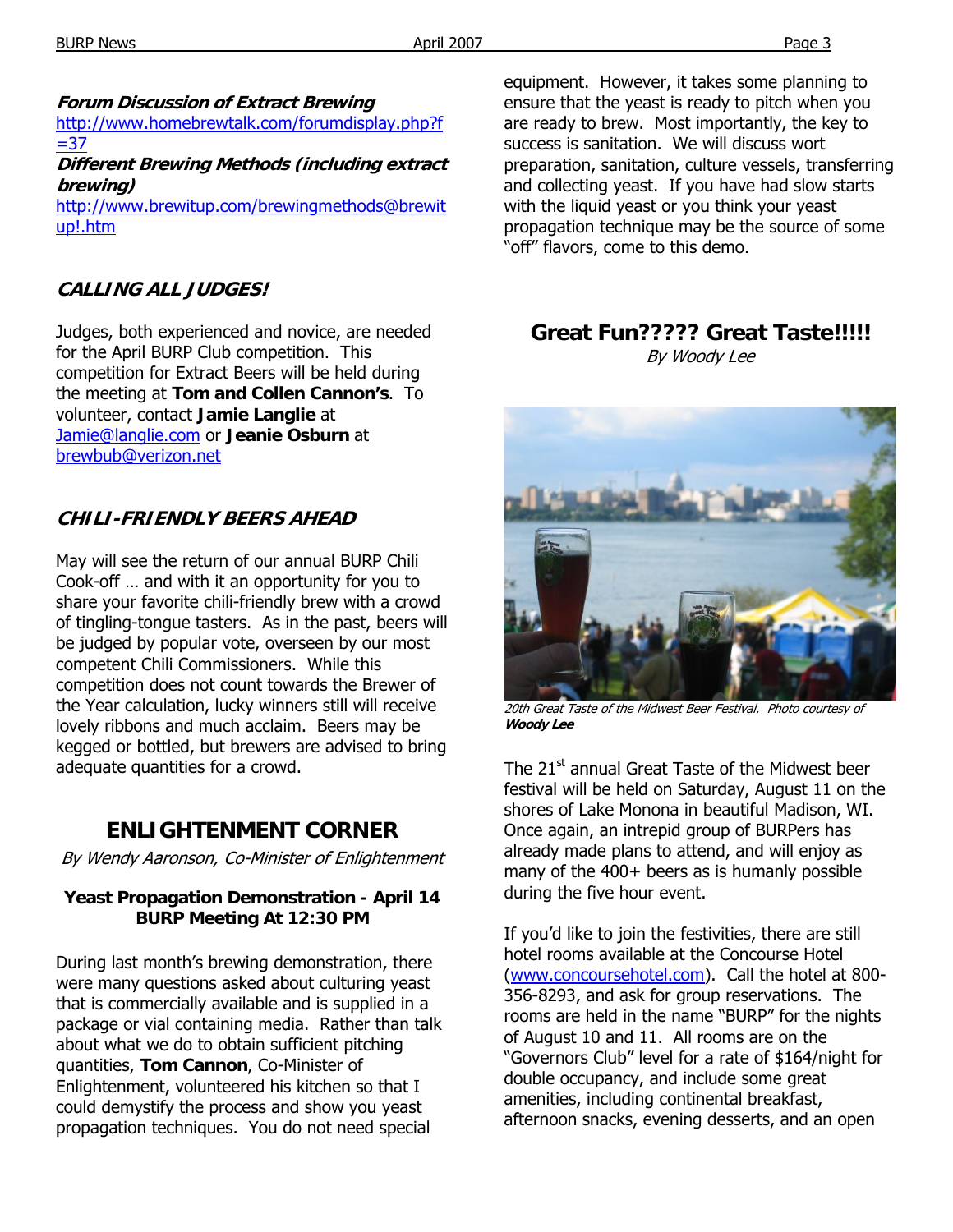bar. If that's not enough, the hotel is just a few minutes walk from both the Great Dane Brewing Company, and Angelic Brewing Company.

You're on your own for travel arrangements, and you'll also have to get your own Great Taste tickets. "What?" you say!!! "How come you're not getting group tickets like you used to?" The answer is that due to unprecedented demand and an attendance cap of 5,000, group sales were restricted by the organizers to last year's level. We successfully appealed that decision to provide enough tickets for those who have already committed to the trip, but anybody else who wants to attend will have to purchase their tickets per the guidance of the Madison Homebrewers and Tasters Guild website [http://mhtg.org/]. If this works for you, and you lock in your travel arrangements, please notify me at dnwlee@comcast.net so I can include you in our group's rendezvous plans in Madison.

## **The BURP March Extract Brewing Demo**

By Wendy Aaronson, Co-Minister of Enlightenment

To prepare for BURP's extract beer competition at the April meeting, an extract beer was brewed at the March meeting held at the home of **Rick Garvin & Christine Johnbrier**. Participants included BURP's Ministers of Enlightenment (**Wendy Aaronson & Tom Cannon**), **Jim Core**, **Gordon Goeke**, **Bill Ridgely,** and **Melanie Wilson**.

Ingredients for the brew, an English-style Extra Special Bitter, were kindly donated by **Bob Frank** of The Flying Barrel homebrew supply shop in Frederick, MD (http://www.flyingbarrel.com). Last year, BURP members brewed an extract Cream Ale that took a ribbon in the club's April extract beer competition. This year's ESB will again be entered in the April competition to show that good recipe formulation, fresh ingredients, technique, and sanitation can produce a beer every bit as good as an all-grain brew.



Photo courtesy of **Bill Ridgely**. From L-R: **Chuck "Pops" Popenoe, Melanie Wilson, Colleen Cannon (background), Wendy Aaronson, Jim Core.** 

Here is the recipe for the beer:

#### **BURP Extra Special Bitter** (5 gallons)

- 7 lbs Light Bulk Malt Extract (syrup)
- 1 lb 60-L Crystal Malt (crushed)
- 1 oz Whole East Kent Goldings hops (5.0% alpha) – 60 min boil
- 1 oz Whole East Kent Goldings hops (5.0% alpha) – 45 min boil
- 1 oz Whole East Kent Goldings hops (5.0% alpha) – 30 min boil
- 1 oz Pelletized East Kent Goldings hops (5.0%  $alpha)$  – At end of boil
- Wyeast 1028 English Ale Yeast
- $OG 1.055$  $FG - 1.012$

1. Heat 3 gallons of filtered water in brewpot. When temperature reaches 150 degrees F, remove 1 gallon to another pot and add crystal malt in a grain bag. Let grains steep for 10 minutes. While the grains are steeping, continue heating the remaining 2 gallons of water.

2. Remove steeped grains from second pot and add liquid back into original pot. Add malt extract and bring pot to a boil, being careful to avoid boilover by reducing the heat as boil temperature is reached.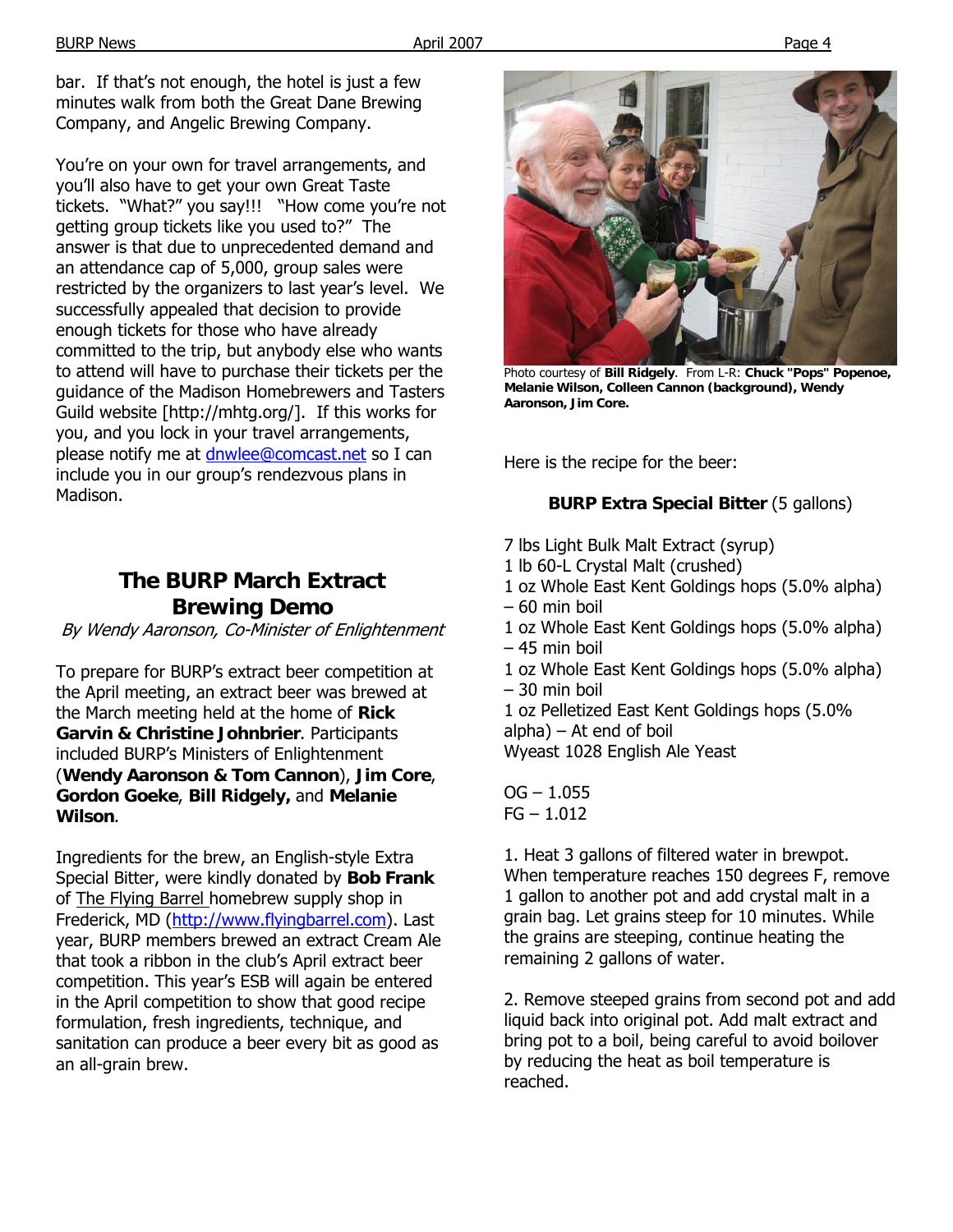BURP News Page 5

3. Boil wort for 5 minutes to achieve a hot break, then add hop bag containing 1 oz of EKG hops. Fifteen minutes later, add second hop bag containing 1 oz of EKG hops. Fifteen minutes later, add 3rd hop bag containing 1 oz of EKG hops. Add final bag of pelletized EKG hops at end of boil. Total boil time – 60 minutes.

4. Chill the wort by preparing an ice bath in the sink. Add 1-2 lbs of ice to cold water in the sink and fill the sink high enough to reach the liquid level of the brewpot. Remove the hop bags from the brewpot and then place the brewpot in the sink, chilling the wort as rapidly as possible.

5. While the wort is chilling, add 2 gallons of cold filtered water to glass carboy using sanitized funnel. Once wort has chilled, add to the carboy and swirl thoroughly. Pour some of the mix into a hydrometer column to take a gravity reading. Add a small amount of additional filtered water if gravity is too high.

6. Pitch yeast directly into carboy and swirl again thoroughly to mix and oxygenate.

7. Ferment 6 days at 65 degrees F. Rack to secondary and ferment 6 more days at 65 degrees F. Move carboy to lagering fridge and cold condition at 33 degrees F for 6 days before packaging (Lager even longer if time permits).

8. For convenience, this beer was kegged and force carbonated with 30 PSI of CO2 for 2 minutes. Alternatively, you may add 3/4 cup of dextrose to the beer and then bottle.

# **UN Report Rocks Brewing Industry**

*By Kofi Alcanon* 

The global warming controversy took an unexpected turn yesterday, with the release of a multi-year United Nations' (UN) study condemning the beer brewing industry as a major producer of carbon dioxide gas and a significant contributor to climate change.

Brewing involves the fermentation of grain-based sugars by yeast, producing alcohol and carbon

dioxide gas. Alcohol is the desired byproduct, and little thought had been given to the carbon dioxide gas vented during fermentation. However with increasing international focus on global warming, all industries are coming under greater ecological scrutiny.

Adolph Poors, the fifth-generation owner of the Colorado based Poors Brewery, took exception to the UN report. Poors explained that his brewery "produces several hundred million gallons of quality beer a year while striving to minimize our environmental impact. The UN shouldn't make blanket accusations against an entire industry." A Colorado spokesperson for the Sierra Club countered that fermentation at Poors produces more greenhouse gas than all of the cows in Wisconsin, but this claim could not be independently verified before press time.

Another major brewery, Anheuser-Big, took the announcement with seeming alacrity. They apparently had anticipated release of the UN report, and recently patented a process to capture all of carbon dioxide produced by their fermentation process, using the gas to fill fire extinguishers. "Anheuser-Big is proud to be a leader in the decarbonization of the brewing industry, and happy to get a foothold in the booming fire suppression business" stated Albert Doe, a company spokesperson.

Fringe segments of the brewing industry have been seeking the Holy Grail of eco-brewing: a "reverse" yeast that releases oxygen rather than carbon dioxide during fermentation. Such a yeast would contradict all known biochemical processes, but Dr. Joseph Podlusky of the Woods Hole Oceanographic Institute claims to have isolated just such a yeast near a submerged volcanic vent in the mid-Atlantic last year. The claimed properties of this yeast currently are being reviewed by the scientific community. If the unique properties of this yeast (tentatively named Saccharomyces Al Gorus) are proven true, the environmentally dirty brewing industry may be completely transformed in the coming years.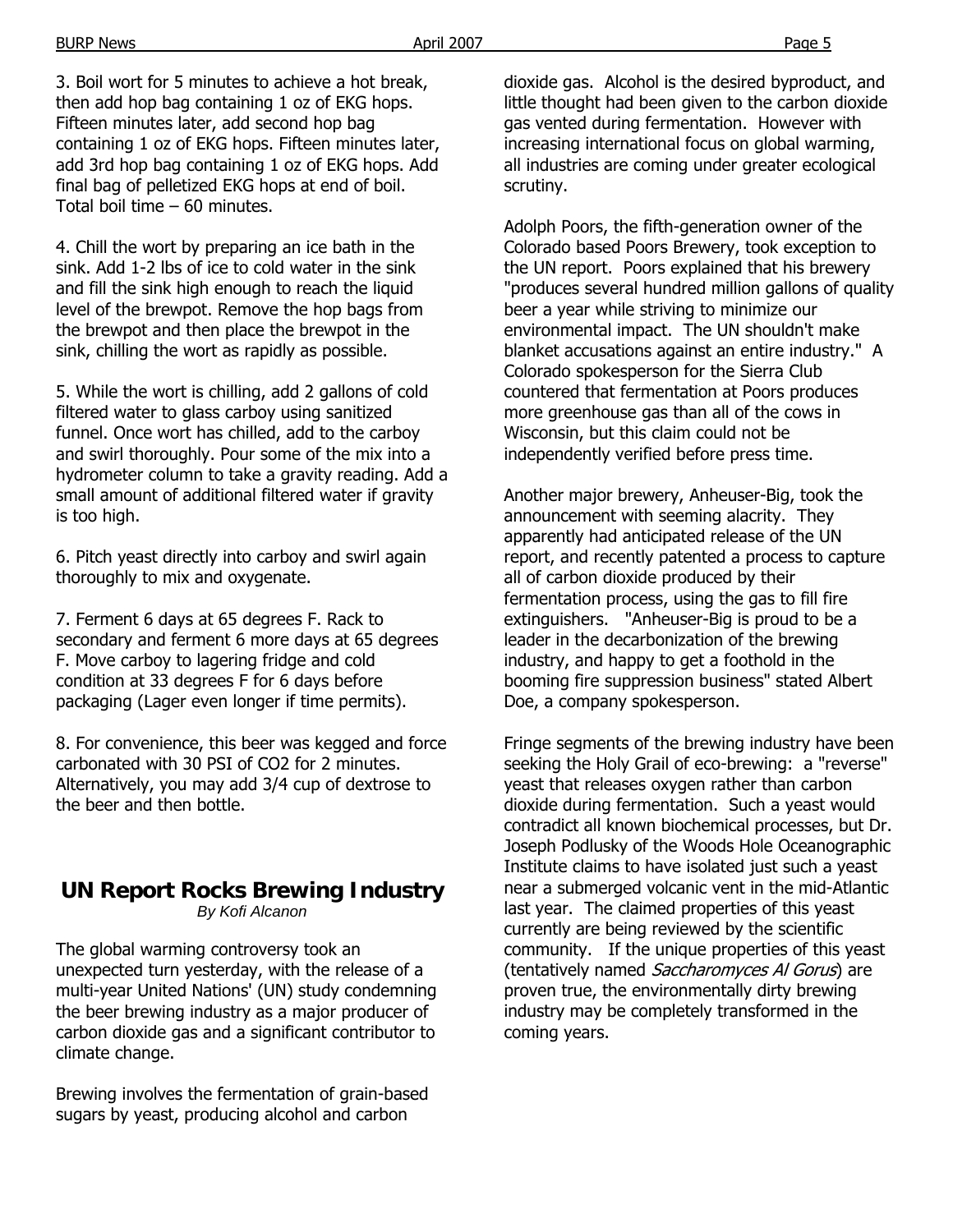## **BURP Hop Buy**

By Steve Marler

BURP will host a hop buy during the April meeting. The following hops will be available:

- Hallertau
- Spalt
- EKG
- Cascade
- Challenger may also be available, but we have not heard yet.

The cost will be \$8 a bag for the European and UK hops and \$7 a bag for the Cascade. Bags will be provided.

Please be respectful of your fellow club members and do not stuff your bag so full that it will barely close. Most brewers do not even use the whole bag during the year.

#### **Challenge Accepted. What about you?**

If you recall in last month's newsletter, I challenged all BURP members to brew one beer, either by yourself or with other people, and enter it into the Spirit of Free Beer (SoFB). I have been approached by two members who slapped me across the face with their gloves and accepted the challenge.

No joke, **Rod Rydlun** and **Ralph Bucca** have both accepted the challenge and are brewing beers to enter into SoFB. What about you? Are you just going to stand along the sidelines? Are you going to let **Rod** and **Ralph** show you up? You still have time to schedule a brew day. Why not April 14th? Jay (http://www.jaybrewing.com) will be at the meeting the 14th so order your stuff now and pick it up at the meeting.



## **BURP Lapel Pins Still For Sale**

The new BURP lapel pins have arrived and will be available for purchase at the next BURP meeting. About ½ of the 200 pins ordered were sold at the holiday banquet, so they are going quickly.

The pins are 1" in diameter, gold plated, and have a butterfly clutch on the back. Each comes in its own poly bag. The final pin design is reproduced above.

Pins are being sold for \$3.00 each. Just bring cash or a check payable to BURP to the meeting. If you can not make the meeting but would like to purchase one or more pins, please contact **Bill Ridgely** at ridgely@burp.org or 301-762-6523.

## **The Top Ten Things I Learned on My Trip to London (or What Tom Cannon and Andy Anderson Forgot to Tell Me)**

by Mark Hogenmiller

#10. London is expensive. You can get save a little this by visiting one of the Wetherspoon pubs for lunch or dinner. They have over 600 pubs in the UK with several cask ales to sample. You can usually get a burger, chips and pint for under US\$10, which was bargain, compared to some of my other \$16 sandwiches.

#9. There are good real ales and bad real ales. You will know when you have found a bad cask beer, it may taste like a mediocre lambic or worse, malt vinegar. But it does make you enjoy and appreciate the good ones that much better.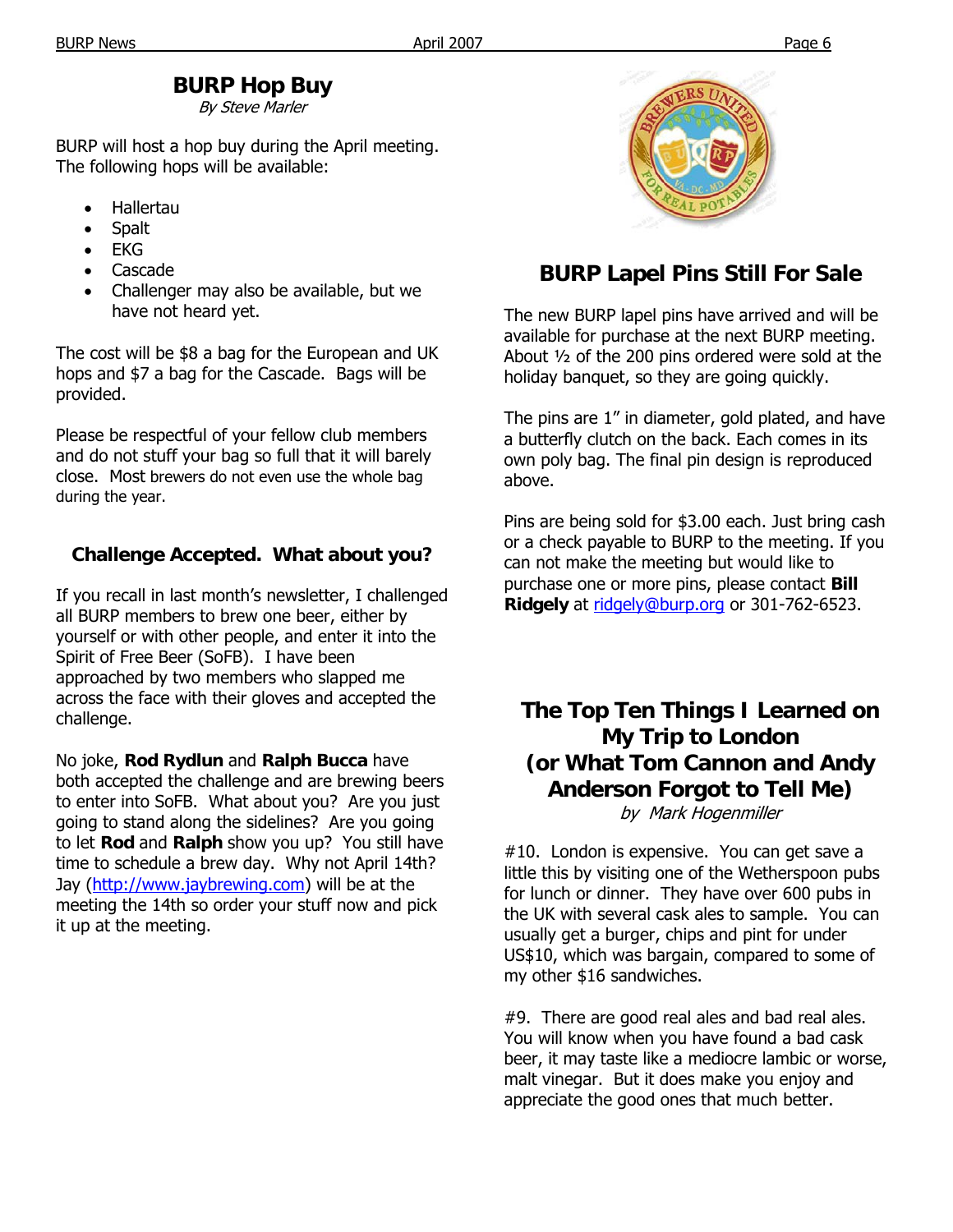#8. Hand written Pump Clips are not a bad sign. As you peruse the selection of real ales at the hand pumps, do not be dissuade by one with a hand written clip. It just might be the case that it is from a small brewery or rare special batch. The most interesting beers I experienced were from hand pumps without preprinted multi-colored high graphic pump clips.

#7. Carbonation  $\neq$  Gassy. A good real ale will be carbonated, but it definitely will not be gassy like a carbon dioxide bomb we are so familiar with Stateside. Real ales can have life with out being unnaturally conditioned.

#6. What is a Session Beer? A session beer is any real ale that you can comfortably consume two pints in eight minutes, and still want more. Eight minutes is the exact time it takes three teenage girls to go to the bathroom, before they need to back sightseeing/shopping. See Rick Garvin if you don't get the joke, he'll explain.

#5. Hoppiness  $\neq$  Bitterness. The marriage of hops and fruitiness in fresh real ale is next to none. English traditional hops along with British ale yeast can create a combination not experienced with clean west coast yeast and Pacific Northwest grapefruit hops. The flavor is unreal.

#4. You are more likely to find a large beer selection at the grocery store than at the bottle shop or convenience mart. I was surprised that most bottle shops or convenience stores advertising large beer selection would have more Belgian and Czech beers than British Ales. But, the Sainsbury Grocery store had a large selection of pint bottles. Although it was not cask conditioned real ale, it did give me a chance to try some outstanding beers I may have not come across in my pub stops. I am now a converted fan of Badger Beers from the Hall and Woodhouse Brewery in Dorset.

#3. Try a beer from a regular tap. Again it does make you enjoy and appreciate how special a good cask conditioned beer is.

#2. You must visit a Local Pub. How can you tell it is Local Pub? 1. It is probably not within spitting distance of a Tube or Bus stop. 2. Does not have

Plasma TVs. 3. Does not have a Jukebox (does not need one). 4. No Fruit Machines. 5. No parking lot. 6. As approaching it you are wondering why the only things around are houses and churches. 7. The place is crowded on a Tuesday night. 8. You are the only one in the Pub with a Rick Steve's London 2007 book. 9. It may be older than our country. 10. You will think you were at a BURP meeting.

And #1 Thing I Learned on My Trip to London: How special the BURP Real Ale Festival is. You may think that you will have literally hundreds of cask conditioned real ales to sample in London. But after seeing Adnams Bitter for the third pub in row, you realize the how lucky we have it. The ability to in one day, let alone 20 feet, try a bitter, ESB, stout, strong ale and etc…. is truly special. So more than once I thought of the effort that Tom, Andy, Bill, Wendy and all the Brewers do in putting on the BURP Real Ale Festival. How lucky that we have our own little piece of tradition right in our own back yard. CHEERS!

#### **SO OTHERS MAY DRINK A New Charitable Burp Sub Group**

Since our focus lately has been to encourage more brewing, an outreach group is being formed to assist others who are less fortunate then us in the appreciation and enjoyment of great, cheap beer.

We will meet at the April meeting to discuss our strategy. The plan is simple, we will teach the homeless how to brew by visiting the local shelters in the area bringing our brew pots and ingredients. This will show the poor and downtrodden that they too can enjoy cheap booze like we do. This will be basic extract brewing done as cheaply as possible so they too can partake in our hobby and possibly compete in the Spirit of Free Beer Competition in May. A BURP meeting at a local shelter will be held later this year. The Minister of Culture will chair this group; however, all are encourage to participate in helping those who are get a good, beer-buzz on.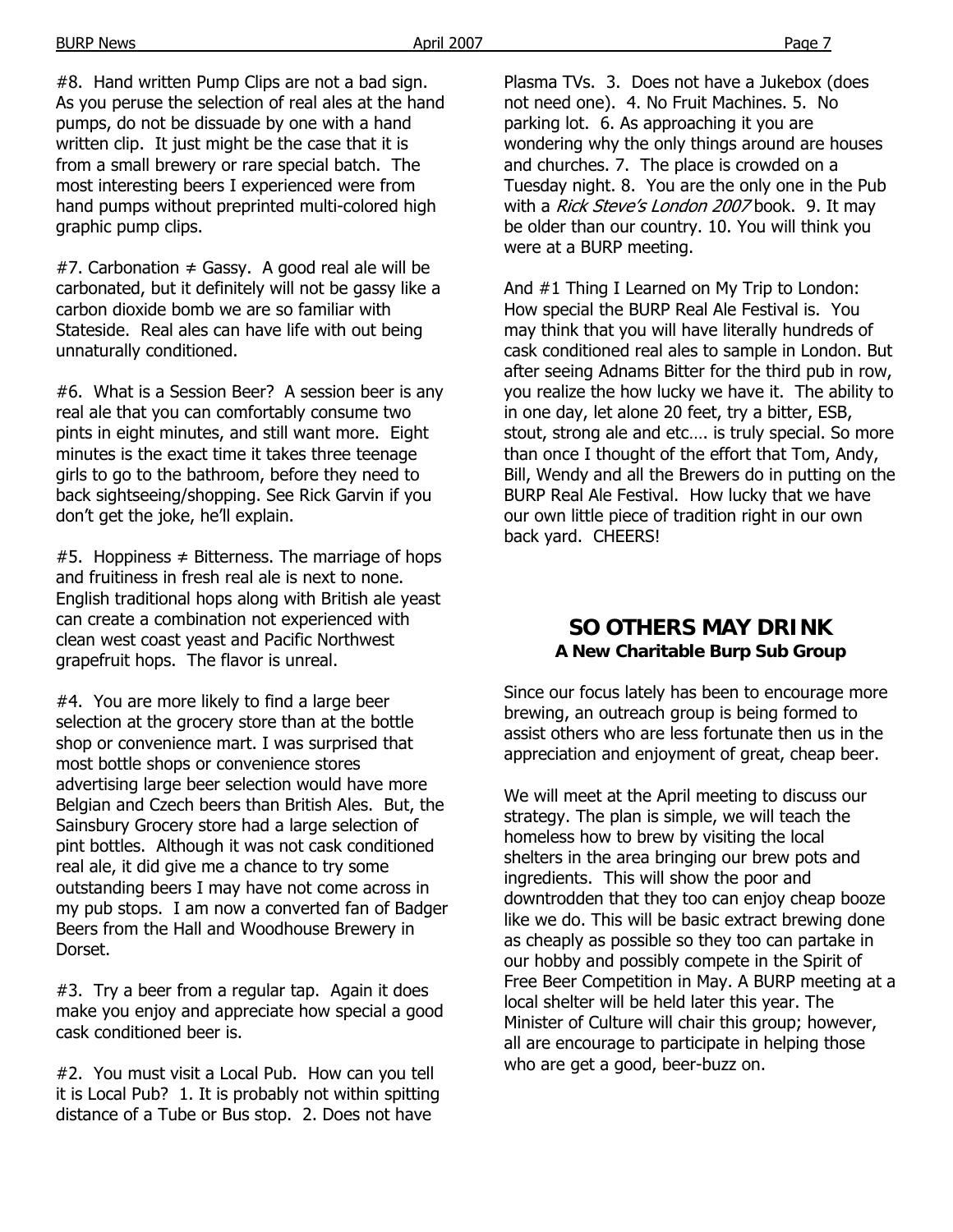### **THE FRUGAL BREWER Special 20th Anniversary Column**  by John Gardiner

Sale-ing, takes me away. Sale-ing - that's where I wanna be. Yard sale, garage, estate, moving; all the same. It's the **Frugal** way to get homebrewing stuff. Found my Biermeister at a yard sale, \$20; my 30-gallon brew kettle, \$25; many CO2 tanks and regulators; and more taps than Bojangles.

One of my best bargains was some old German swing top bottles. They were in a box labeled "FREE". Well, **The Frug** never pays full price. So I asked for a better deal. The sale lady thought for a moment and then said "I guess I can go two for free." That's your first lesson. Don't be afraid to haggle. It's half the fun and with this case (actually it was more than a case) half the price.

That's nothing; I make my biggest killings when I buy stuff for the BURP raffle. Let me give you an example. I bought beer glasses for a buck each. I took them to **Larry Koch** (**Larry** was treasurer even then) and said, " I'd like to be reimbursed for these mugs to be put in the BURP raffle". I told **Larry** they cost three dollars each. (Didn't lie, did not say I **paid** three dollars.) I waited about an hour 'til **Larry** had a few home-brews and was feeling generous. Then, I asked for free tickets since I found all that great raffle stuff. Good ol' **Larry** gave me five free tickets! So, I made \$2 per mug and also received \$5 worth of raffle tickets. Now, we're brewin' with saaz!

Did you all know that **Larry'**s an orphan? Yup, every time I sell **Larry** a bunch of stuff I congratulate him on his great negotiating skills. Then, he tells of his tough childhood. He always says, "My mom didn't raise any fools." **Larry,** an orphan, who knew? I tell ya folks, your BURP dues can be the best investment you'll ever make with **Larry** as treasurer. Rumor has it that a legal settlement requires him to stay on until he makes full restitution; but, that's a story for another day.

So you see, a lot of home-brewing stuff is available at these sales. Let's take another example such as

an estate sale. At an estate sale you get to rummage through the entire house. If you want bleach, paper towels etc. go to the laundry room. Tools, burners, hoses, and lots of other stuff look in the garage, basement or shed. Kitchen stuff? Come on and guess! Cleaning products? Try the bathroom.

One of my favorite discoveries (which I talked about in a **Frug** column many years ago) is how well a toilet brush cleans beer kegs. I always look for the guest bathroom when I buy my brushes. They tend to be stiffer and have not been used as much. I've also noticed that my guests seem awestruck at this brilliant idea. They get so enthralled they forget to drink. My home-brew lasts much longer when I provide stimulating conversation. I have been finding my brewing stuff and stuff for BURP raffles for years. An estate sale is like a department store - everything has a department except you often pay 10 cents on the dollar and usually no sales tax!

Have you noticed the 5-gallon carboys that appear in the raffles occasionally? Do you remember the big green Rolling Rock chair, the grand prize at the December Banquet? Did you get one of the half dozen keg tubs last year at **Harriet** and **Lou's**? Yard sale, yard sale, yard sale. Yes, and you too can find all these treasures and more.

Since this is the  $20<sup>th</sup>$  anniversary of the first Frugal Brewer column, I want to tell you about the old days. Things were tough back then. That's when we were converting to metric. Yard sales were being converted to meter sales. It was getting difficult to order beers. Instead of saying, "Bring us a few pints" you'd say, "Take me to your liter."

My original column was filled with fabulous money saving ideas such as using a sun lamp instead of a germicidal lamp. They both did the job, but the sun lamp was cheaper and you got a tan while you brewed. Although, sunbathing while home brewing naked is, of course, common practice today; at the time, this kind of wisdom was unavailable elsewhere in the brewing community. I also have some pictures to sell. I was quite a hunk in those days. Check with me at the next meeting. To learn more, check out those old newsletters.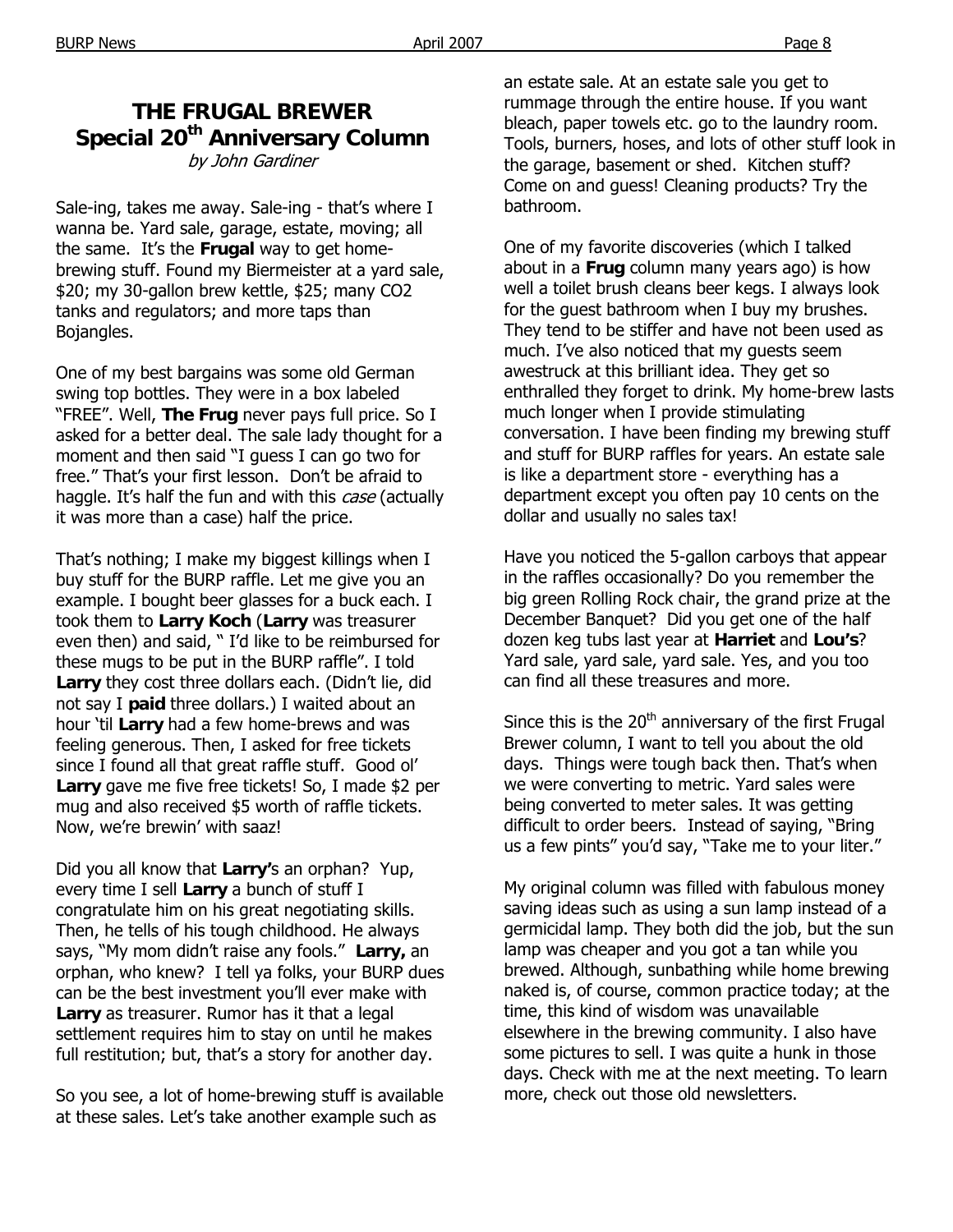Even better, read my favorite of all columns, "BURP History", by **Bill Ridgely**. **Bill** tells of BURP years ago. Although I was there and I still learn something new in each column, his research is super. BURPers often tell me how great his column is.

Which reminds me of a complaint (I'm great at those aren't I?). Don't just tell other BURPers how much you like something. Tell the person who did it! The only reward BURP volunteers get is your appreciation. I often talk to BURPers who tell me how much they love BURP, BURP events and BURP News. New BURPers often don't know the person who wrote the article or did the good deed so they tell me. **Tell them!** It's a great way to get aquatinted! Please folks, these people are our BURP hero's, even the officers! They're usually overworked, sometimes overwhelmed and always under appreciated. Seek them out and tell them how wonderful they're doing. Don't worry they won't get pompous, the only swelled heads in BURP, are the ones on our home-brews.

#### **Local Brewer Follows His Roots**  By Igor Nurentt

Long time brewer in the area, Jason Oliver, will be leaving Gordon Biersch at the end of April and moving to Ukraine. While in Ukraine he will be following in the footsteps of his Grandfather.

Growing up in a small village out side the Ukrainian city of Lviv (then part of Poland), Jason's grandfather worked as a carpenter. However, during the occupation of Ukraine by the Soviet Union, Jason's grandfather fell on hard times due to rationing and a lack of business.

With the Soviet Army stationed in Lviv, Jason's Grandfather came up with an entrepreneurial idea. He started making and selling Kavas in Lviv. Kavas is a traditional Russian drink. It is basically black bread, which is put into water to liquefy. Sugar and yeast are added. The liquid is allowed to briefly ferment creating low-alcohol, liquid bread.

Today Kavas is made on a larger scale and can be bought from vendors on the street. The vendors

have large casks or tanks that are either pulled by horse or are on the back of trucks. Jason's mother told him stories about his Grandfather and the kavas business. Three years ago, Jason started experimenting with kavas recipes at home. He had hoped that he could introduce kavas as a non-alcohol beverage at Gordon Biersch D.C.; however, corporate headquarters turned him down. Jason decided last year that he wanted to do something "different and off-the-wall" and had his mother explore the possibility of making kavas during one of her recent trips to Ukraine.



Jason Oliver inspecting the Kavas truck. Photo courtesy of Mrs. Oliver

During a trip to Ukraine in December, Jason bought a kavas serving truck from Petro and Olga Ovcharenko, who are friends of Jason's extended family. Jason plans to sell his kavas on the streets of Kiev. Petro is working on the first batch in Ukraine while Jason settles his affairs here. "I hope to be selling Kavas on May Day" Jason said.

#### **Trivial Beer-Suits By Charlie Pavitt Beer and Religion, Part 3: Egypt**

Again inspired by Gregg Smith's history of beer, creatively entitled Beer, with a long subtitle I don't wish to repeat from last time.

Beer must have been important in ancient Egypt, because a lot of gods and goddesses were involved. Horst Dornbusch (http://beeradvocate.com/news/ stories\_read/629)

gives credit to the sun god Re for inventing it in the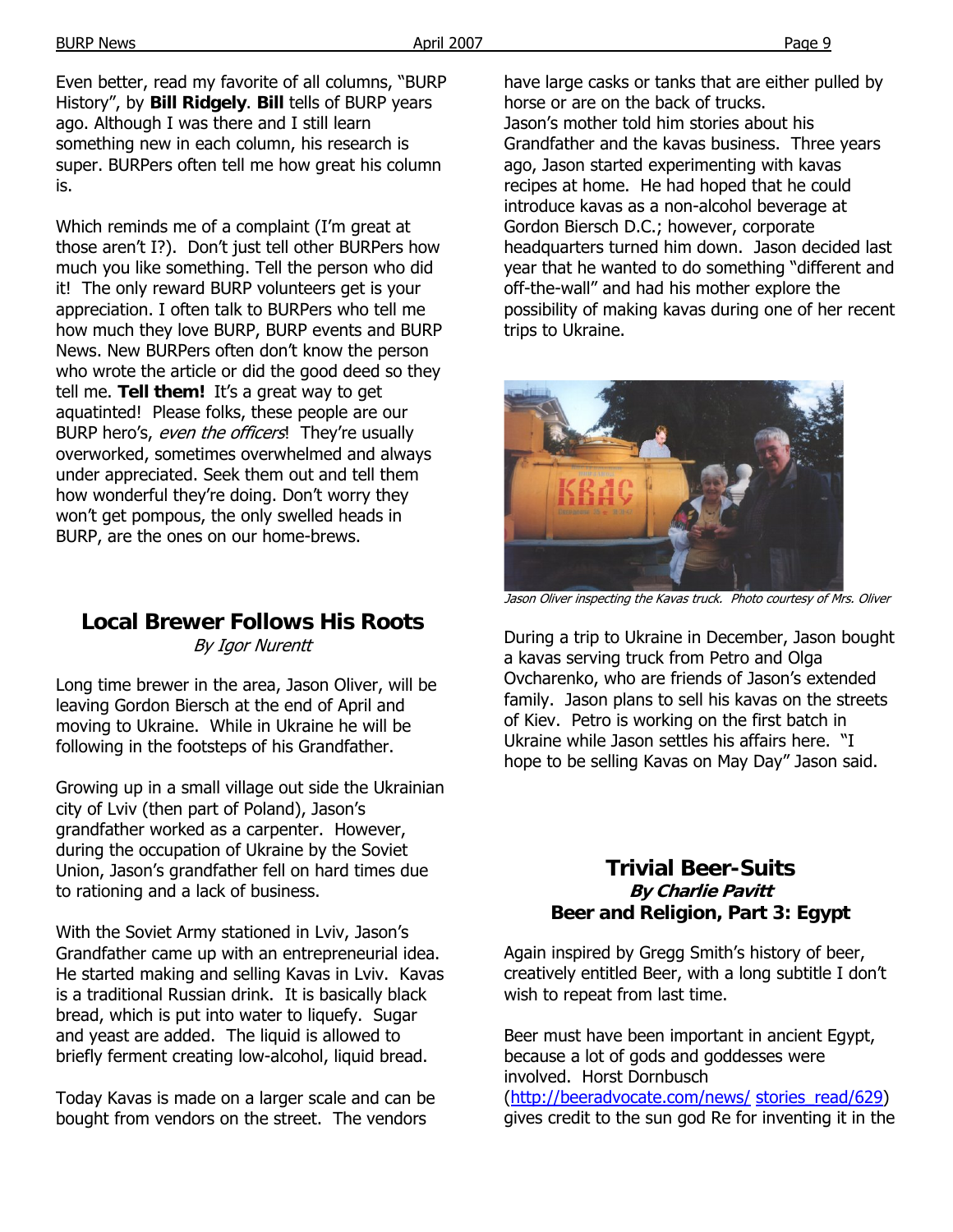first place, and when Re had an incestuous relationship with his daughter Hathor (the goddess of love, lust, joy, singing, dancing, and laughter), their offspring, Ihi, became the god of music. Makes sense to me. However, according to http://socsci.colorado.edu/LAB/GODS/hathor.html, at one point Re sent Hathor to earth in order to destroy humanity, but, upon changing his mind, Re flooded the fields with beer colored red to look like blood. Hathor drank the beer, became drunk, and turned loving and kind ( a story told in detail at http://crystalinks.com/egyptcreation.html). Also makes sense to me.

According to both Smith and Foster's website (http://www.fosters.com.au/enjoy/beer/history\_of\_ beer.htm), Isis, the nature goddess, was Egypt's patroness of beer brewing, but I've not found the more credible websites to mention her role. In contrast, Isis's husband, Osiris, the god of agriculture, was in charge of grains and so definitely involved. Osiris was also the god of the dead, and in the Egyptian Book of the Dead, the description of the journey from the earth to the world of the afterlife, those taking the journey bring jars of beer along for sustenance. It should then be no surprise that Hathor is also described as accompanying the dead on their journey. In top of all that, there was Tenenit, who was the goddess of beer, and from what I'm seeing I think she was responsible for the brewing itself. I'm surprised that two many god-cooks weren't spoiling the wort, but what do I know?

And on another only tangentially related topic: Before the days in which the pharaohs ruled over Egypt, there were the Nubians. Nubia was a land in what is now the south part of Egypt, and appears to have controlled the entire territory for a time before 3000 B.C. They unquestionably were brewers, and the web has a lot of mentions in that regard. The only reason I bring it up here is that their word for beer, "bousa," is likely the source for our "booze."

And getting totally off the topic of Egyptian gods, bur staying on the topic of terminology: According to Smith, the expression "mind your p's and q's" is short for "mind your pints and quarts," a reminder of innkeepers to their servers to keep track of their patrons' tabs. And "cock and bull stories" were

named after two taverns outside of London across the road from one another, and were exchanged by travelers staying at one with travelers staying at the other.

## **BURP 10 and 20 Years Ago**

Compiled By Bill Ridgely

#### **20 Years Ago, Apr 1987**

BURP's "foolishly fun" April 1987 meeting was the first of what would become many gatherings held at the Oxon Hill Jaycee Center in Ft Washington, MD. **Ralph Bucca** kindly made the arrangements for the venue and served as meeting host. The highlight was an entire bushel of fresh clams brought by BURP's "Purveyor of Fine Seafood" **Bill McLaren**. Bill was already famous for bringing bushels of oysters to BURP meetings, so the clams were a pleasant surprise on this occasion. While Bill cooked the clams, Ralph and club Treasurer **Duane Fraver** put on a brewing demonstration, which included a lesson on simple mashing techniques. While most club members were still brewing extract beers at this time, a small minority were starting to do partial and full mashes. One of these pioneers, **Hank Rupprecht**, brought a lightbodied but tasty all-grain brew to the meeting (specific style not mentioned) in a 5-gal soda keg, also just coming into regular use. **Joel Spencer**  arrived at the meeting with a 3-gal soda keg of his honey beer "connected to a hand pump instead of a CO2 bottle". While the hand pump is not specifically identified as an English beer engine, this is the first mention of a beer being served at a BURP meeting using a traditional hydraulic dispensing system. Ralph wowed the crowd with his latest fruit meads, a raspberry and a pineapple. His growing expertise in meadmaking eventually led him to winning the coveted "National Meadmaker of the Year" award sponsored by the AHA.

There was one minor issue brought out at the meeting. Many members brought their homebrew in bottles with homemade paper labels. When the ice in coolers began to melt, the glue on the labels dissolved, and identification of the beers was rendered impossible. A discussion ensued on how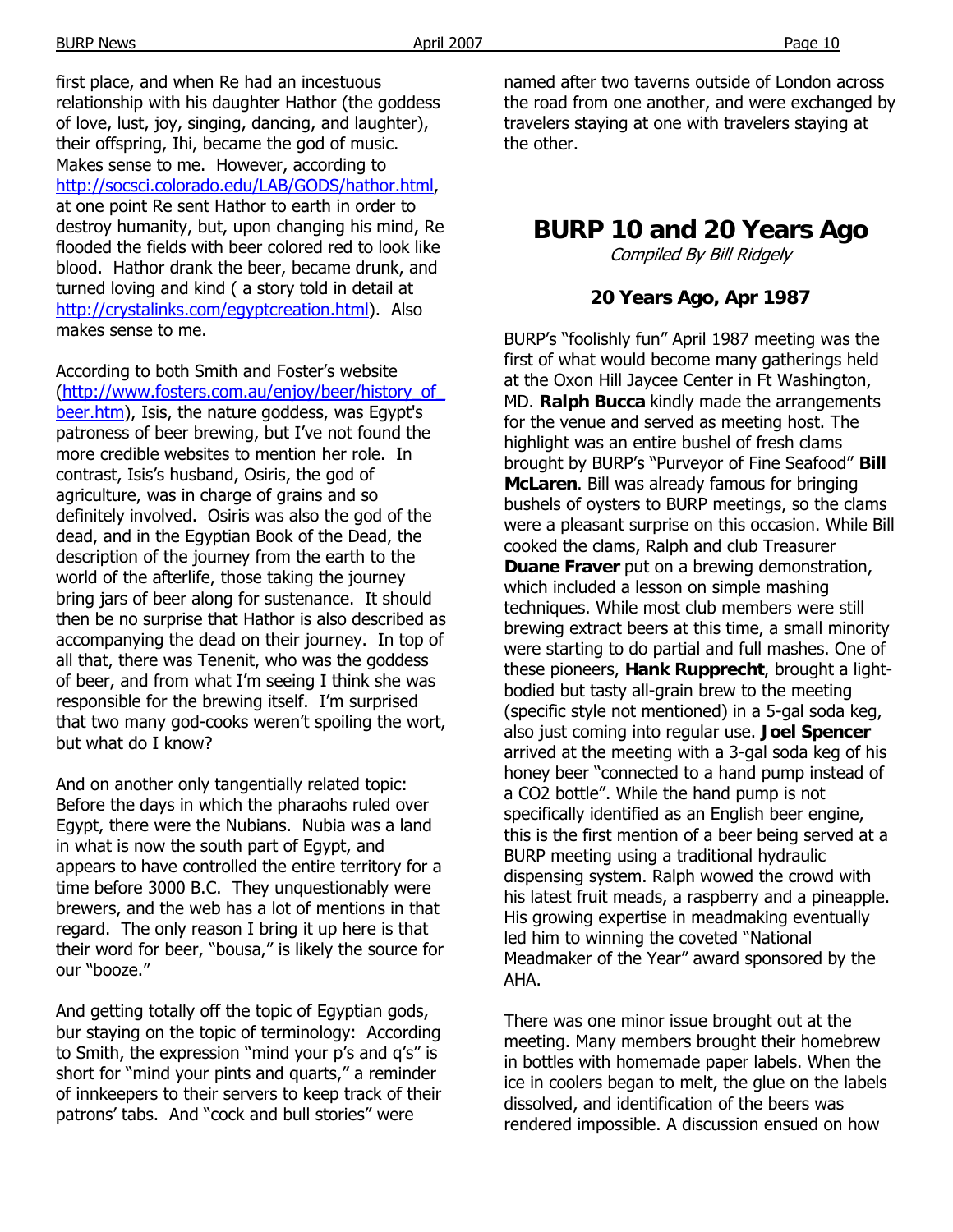BURP News Page 11

to remedy this at future meetings. Once again, no club homebrew competition was held at the meeting, but there was no shortage of good brew.

April 1987 marked a "great leap forward" for the BURP News. Secretary **John Gardiner** published the very first 10 page club newsletter, chock full of John's great writing. The highlight of the issue was the first appearance of "The Frugal Brewer", John's monthly column that, as he so eloquently described it, was "dedicated to my mother **Ma Frugal**, who taught me how to cultivate my cost conscientious concern for the culinary cuisine, or how to be a cheap chef and bargain brewer". The Frug's first tips included using Serio bulk malt syrup (available in the handy 5-gal bucket for \$25) instead of more expensive canned extract, proposing a group purchase of corn sugar (25 cents a pound in 100 lb bags), sanitizing brewing equipment with a UV sun lamp, and using a \$2.95 "Roman Meal Diet Scale" as a hop scale. John's report on the March BURP meeting was another Gardiner classic, featuring such highlights as: "**Bob & Ellie Tupper** dressed casually for the meeting, wearing stylish jeans and fashionable sweaters. This concludes the report on the Tupper wear". Rounding out this true collector's edition of the BURP News was **Linda Sweeting's** excellent Beer Trivia column.

#### **10 Years Ago, Apr 1997**

**Paul & Jamie Langlie** hosted the April 1997 BURP meeting at their Kensington, MD home. The gorgeous weather ensured a large crowd for the event, which featured a bock competition, the winner of which represented the club at the upcoming AHA Bock Club-Only Competition. The winners, in reverse order were: 3rd place to **Jane Hautanen** for her Bock, 2nd place to **Andy Beaulieu** for his Maibock, and 1st place to BURP Webmaster **Lynn Ashley** for his Maibock. Food highlights at the meeting included roasted garlic heads, homemade spaetzel, and Swedish meatballs. Special mention was made of **Steve Marler's** Hungarian corn dish, which must have been exceptional considering the rave review by co-meeting reporter **Andy Anderson**, who has a well known aversion to anything vegetable-based. While many great homebrews showed up at the meeting, special kudos were given to **Jim Busch** for contributing a keg of Victory Prima Pils. A

number of people became lifelong fans of *Victory* Brewing at this meeting.

The April 1997 BURP News featured the traditional great articles in honor of the 1st day of the month. Leading off was the headline that Fearless Leader **Tom Cannon** had decided to give up the secular lifestyle and join a Trappist monastery in Spencer, MA. As reported by **I. M. Snupin**, "The news came as a shock to many BURPers, not the least of which was his wife, **Colleen**". Brother Thomas planned to start work immediately at the Blessed Sacrament Brewpub at St Joseph's Abbey (already made famous in **Jim Dorsh's** April article of several years earlier). Also in the issue, BURP Mortician **Paula Goldschlager** wrote the definitive article on "Casket Conditioning", with complete instructions on how to properly condition those English-style ales after they had been properly "laid to rest" in the casket. The fun concluded with "Tasty Travels Goes to Hell", a review of a visit to a pub in, well, you know where. The beer descriptions ("all smelled sulphury") were classic. Our intrepid reporter began with the Helles ("rank, with a bitter finish"), moved to the Helles Bock ("I poured it out on the floor, but it crawled back in"), then finished with a special edition Duvel ("made from fermented blood by defrocked Trappist monks chanting backwards").

Not all of the articles in the issue were of a "foolish" nature. "Tasty Traveler" **Bruce Feist** also reviewed the brewpubs of Long Island, NY and Uniontown, OH. **Andy Anderson's** "European Beer Journal" featured an excellent guide to travel in the UK, and self-proclaimed "Net Personality" **Ben Schwalb** elucidated on beer oxidation and how to prevent it.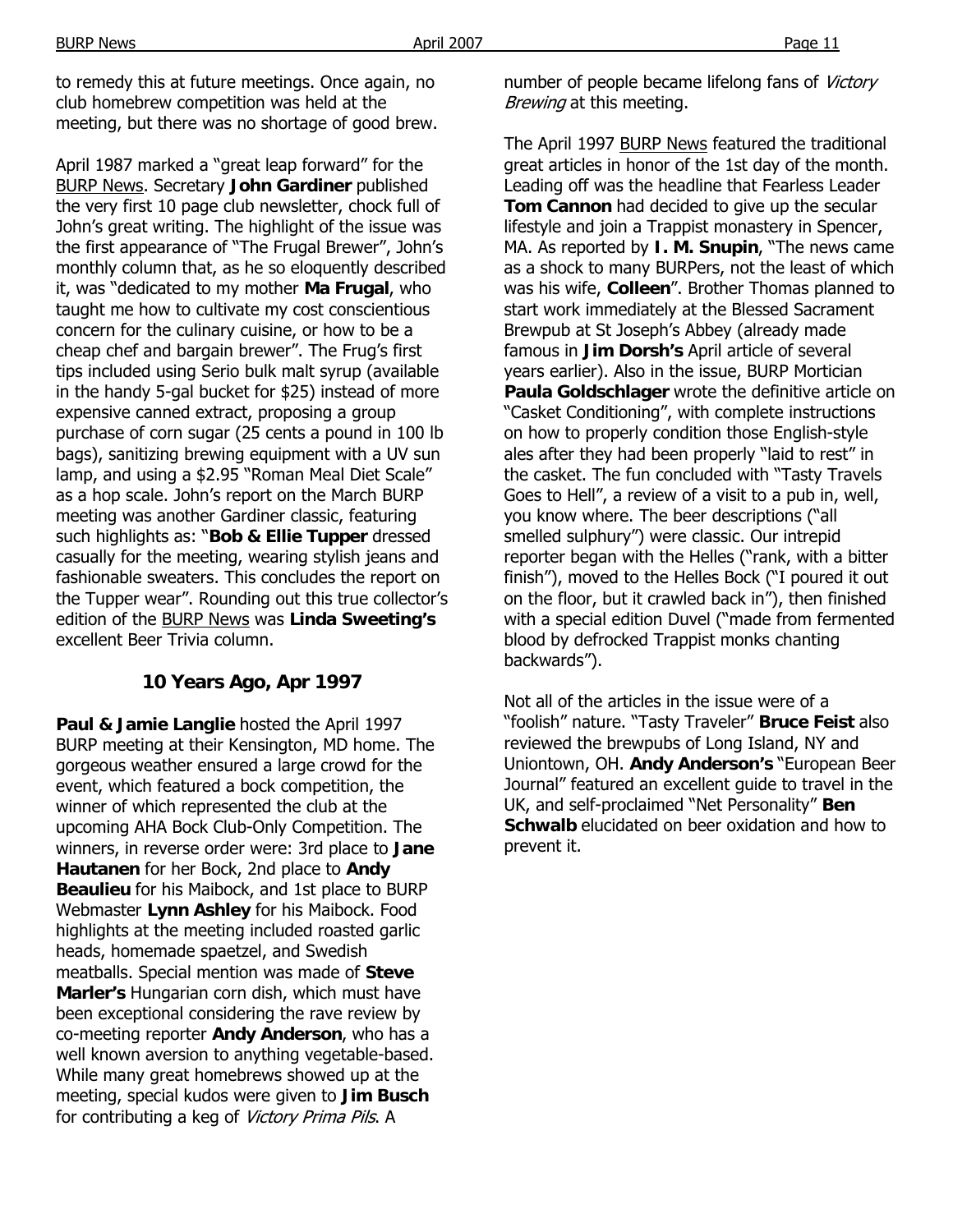#### **Style, Shmyle**

by Ben Schwalb

Okay, it's time to vent my spleen about something that has gnawed at me for a little while now (about twelve years): beer style emphasis. It seems that some people have lost sight of the fact that beer is supposed to be enjoyed. Instead of just enjoying the flavor, style-Nazis try to pigeonhole beer into a particular category, and if they can't, they refuse to give it the credit it deserves.

There are about eighty BJCP beer styles. 80! That means there are more styles of beer than there are teeth in Glen Burnie. And yet it is still very possible to brew a beer that does not fit into one of those categories. These beers don't stand a chance in AHA-sanctioned competitions. Oh sure, there is a catchall Specialty Beer category, but it is generally regarded as a trash bin to throw beer that doesn't deserve placement in a "real" category.

It's sad when a beer connoisseur takes a sip of something good, but refuses to enjoy it because he/she can't place it in a predefined style. Hmmm, you say it's an American Brown, but it's more like a Robust Porter." When that happens I want to yell, "Just drink the  $$%^+$$ & thing, you  $@*$ &# cretin!". Maybe even more styles should be created to accommodate all the in-between beers that we brew. Or perhaps styles should be done away with altogether, or at least broadened. I mean, are we doing the brewing community a service by defining 80 styles? How about just having a few general styles such as pale ale, stout, sour ale, etc? As it is, when a BJCP contest lacks entries in categories, the organizers end up combining styles anyway.

"Of course you're against styles," I hear you say. "You've never won a BJCP contest." That's true. I wonder why that is. Maybe it's because I don't obsess over trying to hit a particular style. Maybe it's because I don't wash my equipment. (I'm referring to my brewing equipment.)

Some BJCP style categories are ridiculous. For example, there's Standard American Lager. Translation: Club Soda. But it doesn't end there. There's also Lite American Lager! That's right. Like there's a difference. What anal-retentive geek felt the need to create a category that's lighter

than Standard American Lager? Probably someone from A-B or Coors trying to artificially create a chance of winning a GABF medal. Go ahead and read the BJCP guidelines for these two styles and tell me whether they differ by more than a micron. I challenge anyone to tell me the difference between Miller and Miller Lite. Maybe I'm wrong. Maybe there really is a difference, but my palate isn't attuned to these styles enough to discern them, thank God.

Which would you rather drink: the GABF Standard American Lager gold medal winner, or a Belgian-y craft brew that can't win a medal because it doesn't neatly fit into any particular style?

Many great beers have been denied awards because they were "nice but not to style". Why must a beer be a "known entity" in order to win acclaim? I mean, do we refuse to enjoy Cameron Diaz's beauty just because we don't know whether she's a real blonde? No. (At least I don't.) Similarly, let us not "diss" perfectly good beers simply because the brewer didn't kowtow to the BJCP and make his or her beer conform to a style that someone else made up. Until someone devises a better rating system for beer, I will refuse to spend \$12 in shipping and entry fees just to have someone in Idaho tell me that I should have entered my Ordinary Bitter as a Special Bitter.

This is not to say that I'm against the Spirit of Free Beer or any other homebrew contest. I have entered a few contests including the SOFB, and I've even judged a few (as a non-certified participant of course). Many marvelous beers are entered in BJCP contests and win well-deserved ribbons. But maybe some hedonistic contests are in order as well. How about a contest in which there are no styles, but just a group of judges deciding which beer they like best? Sure, that leaves it up to individual preference, but so does the way contests are run now: if two beers conform to a style, the winner will be the one that the judges like better, not necessarily the one that was crafted better.

I know that I've just rattled a lot of cages. So what's new? If I am as wrong about this subject as I am about everything else, please someone enlighten me, perhaps with a future newsletter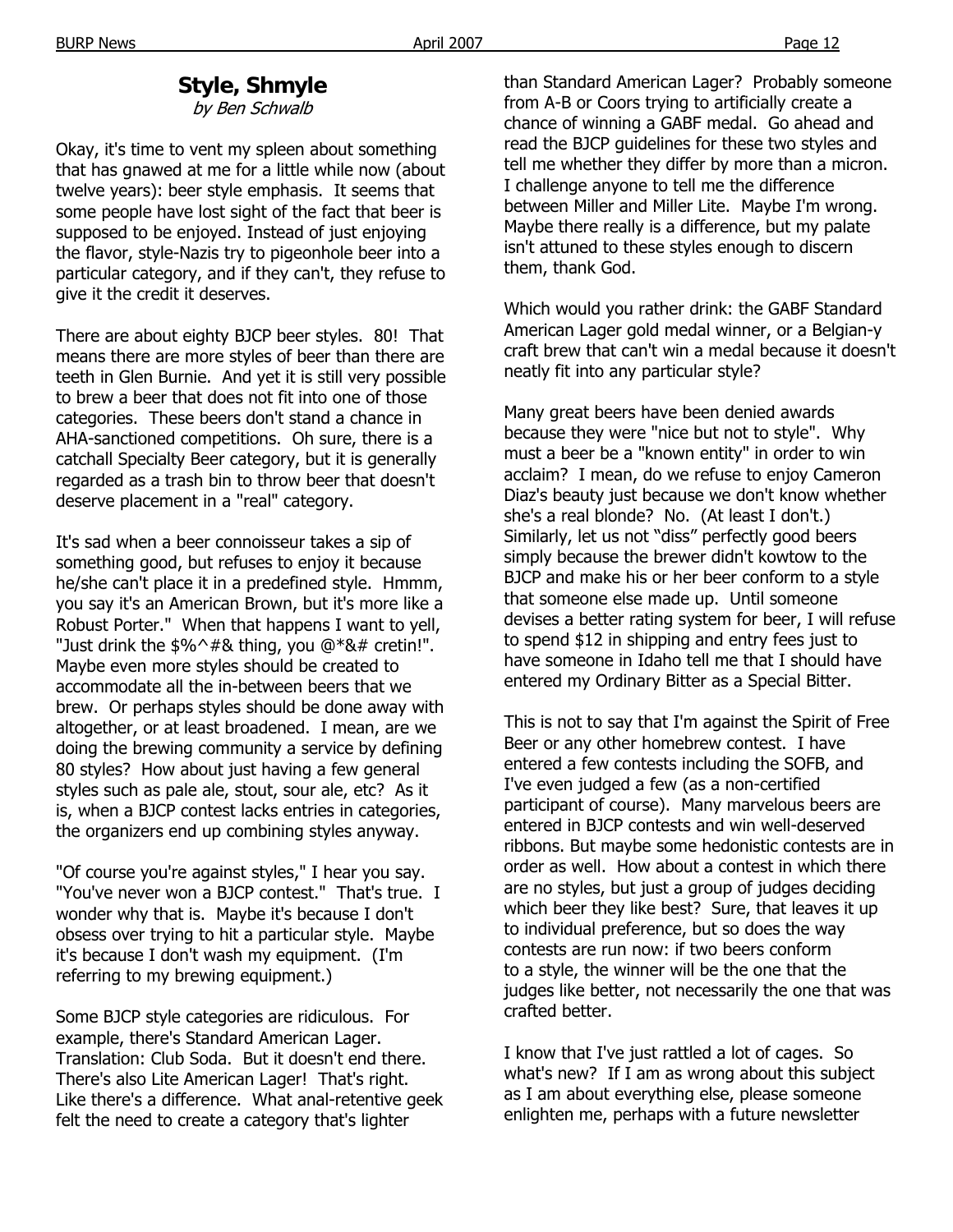article. I welcome all rebuttals, criticisms, and questions about my lineage. Who knows, maybe I'll show up at the Spirit of Free Beer so you can whip me with a racking hose.

[Thanks to Ben for his willingness to boldly "stir the pot". No-one loves a controversy more than your editor. I invite anyone interested in rebutting the viewpoint of the article to do so.]

## **BURP Prosperity Report**

By Larry Koch, Minister of Prosperity

### **Current Financial Position**

| Previous Balance -<br>Balance 7 March 07 | \$20,109   |
|------------------------------------------|------------|
| Income for month                         | $+ $1,087$ |
| <b>Expenses for month</b>                | -\$636     |
| Current Balance -<br>Balance 5 April 07  | \$20,560   |

BURP members are reminded that all expense submissions must include details. Required details are date, exact amount, detailed description of the item, any special circumstances, and name of person to be reimbursed. Event coordinators should maintain a spreadsheet for their project.

Spreadsheets and other financial data are available on the BURP website to registered users at http://burp.burp.org/Default.aspx?tabid=438.

## **Mem-beer-sip Update**

By Christine Johnbrier, Ministrix of Propaganda

This month we welcome new members **Arthur Diem** of Derwood, MD; **Robert Avila & Ann Warner** of Alexandria, VA; **Max & Deb Green** of Alexandria, VA; **Tad Gallion & Kristen Schaefer** of Bethesda, MD.

Please keep your contact information up-todate….most importantly, your email address. If you are not receiving an electronic notification each

month with the newsletter link, that means I don't have your current email address! Send your contact information to membership@burp.org, and I'll see that your info is updated.

CURRENT MEM-BEER-SIP STATS:

TOTAL MEMBERSHIPS: 263 FAMILY: 78 (x2) 156 INDIVIDUAL: 84 HONORARY: 23

## **Hop Notes from the Libeery**

By Mel Thompson, Minister of History

The BURP Libeery is open 24/7 for your reading and research needs. If you wish to check out a book, contact Mel Thompson at sonofthomp@comcast.net prior to the monthly meeting and your request, if available, will be delivered.

If you don't see what you want in the Libeery list, let me know what you are looking for and I will try to locate it for you.

Cheers, Mel

## **Book Review Radical Moo's by Randy Heifer**

Review courtesy of Don Etta Pollo

What a great introduction to and analysis of the "original fermenters" and the products they produce for our consumption. The book describes how the cow's digestive system consists of a 4 chambered stomach in which saliva, stomach acids, yeasts and bacteria, thrive with the sole intent and function of providing the enzymes to break down the fibrous material consumed by the bovine diet and ferment the resultant sugars. There are 3 products that ultimately result from the breakdown of the food through microbial action: milk is produced by the nutrients absorption into the bovine bloodstream as well as for the health of the cow, the undigested fiber becomes "cow poop" (we're not talking about bulls here), and the gas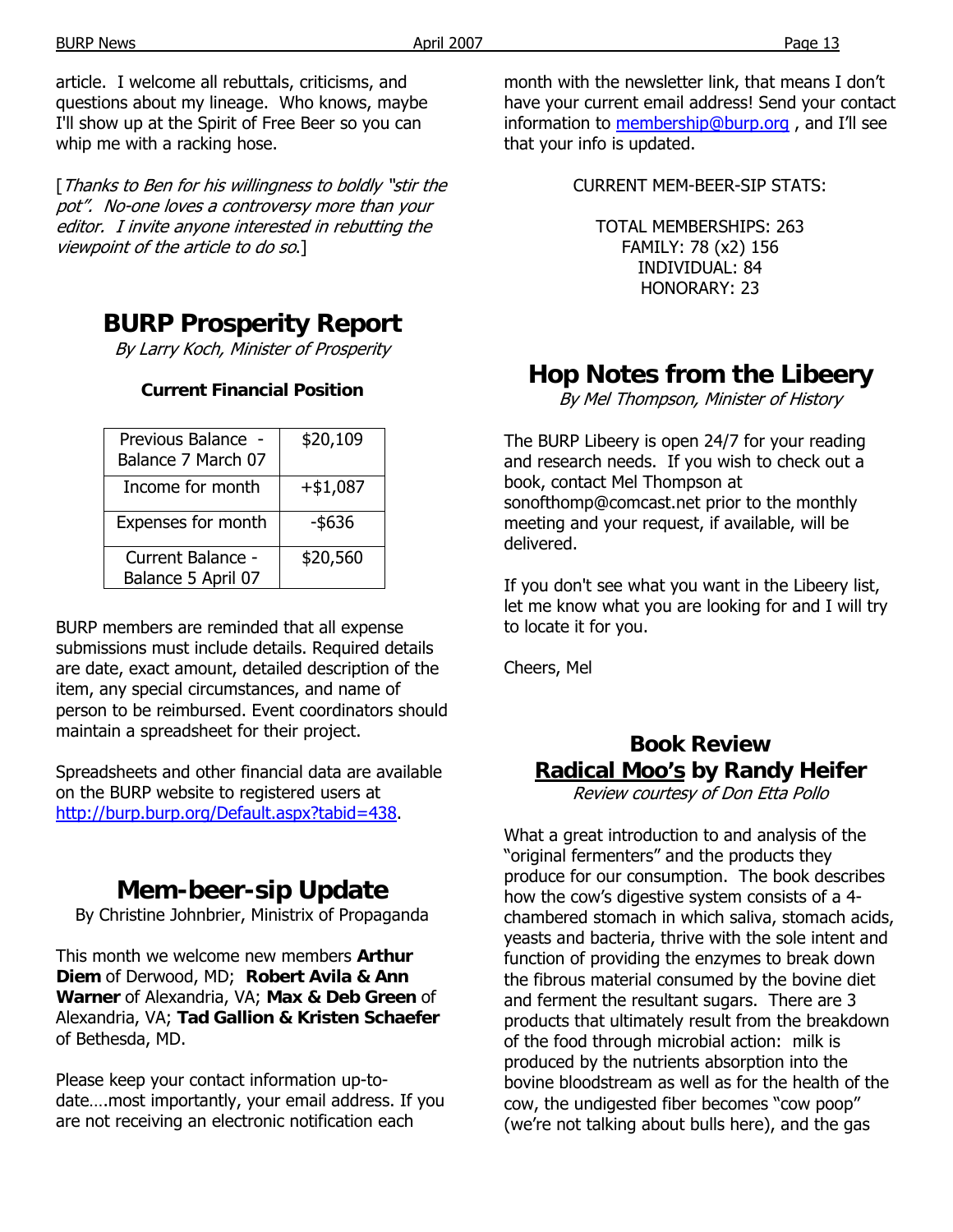which contains small amounts of alcohol is eructated (BURP!). The cow has the unique opportunity to also re-chew and re-ferment partially digested food as it is forced through eructation back into the cow's mouth for further subjection to the cow's saliva which contains enzymes to continue the mashing and subsequent fermentation process. Of course the lucky cow gets to re-chew alcohol enriched partially digested food. Yum! Happy cows!

The book describes the research done at every major university that has an agricultural school with the obligatory cow with the port hole to the stomach from which the partially digested food can be extracted for analysis of the microbes present. The pictures in the book are outstanding and I must admit a stirring in my loins as I viewed them. The author describes her excitement when, for the first time, she reached into the warmth of a cow's stomach to extract the contents. This stew of grasses and grain mixed with yeasts and bacteria that ever change based on the cow's diet are similar to a farmhouse or lambic brewery with much of the same resultant characteristics. The aroma is grassy, fruity with a touch of alcohol. The flavor is very sweet, much like malted barley after saccrification with a touch of lactobacillus. Acid is neutralized by the enzymes present in the cow's saliva, however, a touch of sourness is picked back up when the eructated mash is re-swallowed and mixed with stomach acid. The mashing takes place very quickly, usually within the first hour after consumption with fermentation proceeding immediately. Due to the relatively high temperature in the "fermenter" (approximately 101.5 F), the fermentation is usually completed in just several hours and the contents ready to be strained and immediately consumed.

The recipe section is worth the price of the book. By changing the cow's diet, an infinitesimal number of different characteristics can be produced. And, if one is fortunate enough to have access to a research cow with a port hole in the stomach, experiments may be made by manually changing the available microbes. And the number of times the food is eructated and re-chewed will produce dramatically different results as the increase of enzymes from the cow's saliva will increase the mashing efficiency resulting in a stronger brew.

The challenge is in harvesting the stomach contents at just the right time while alcohol content is at its highest and before the stew moves further down the system where it is not harvestable. The author describes numerous techniques for extracting the stomach contents though, in many cases, team brewing is required.

All in all, this book is a wealth of knowledge in producing and harvesting a delicious alternative to standard beer styles. I highly recommend it for your reading and research pleasure.

## **Editor's Corner**

By Beth Madden, Minister of Truth

Thanks to everyone for their contributions to this month's newsletter. As always, I invite anyone interested in submitting anything from a feature or general interest articles to travelogues, recipes, etc. to do so. Please send to madfox@comcast.net. Your fellow BURPers and I are looking forward to hearing from you!

Cheers – T.I.W.